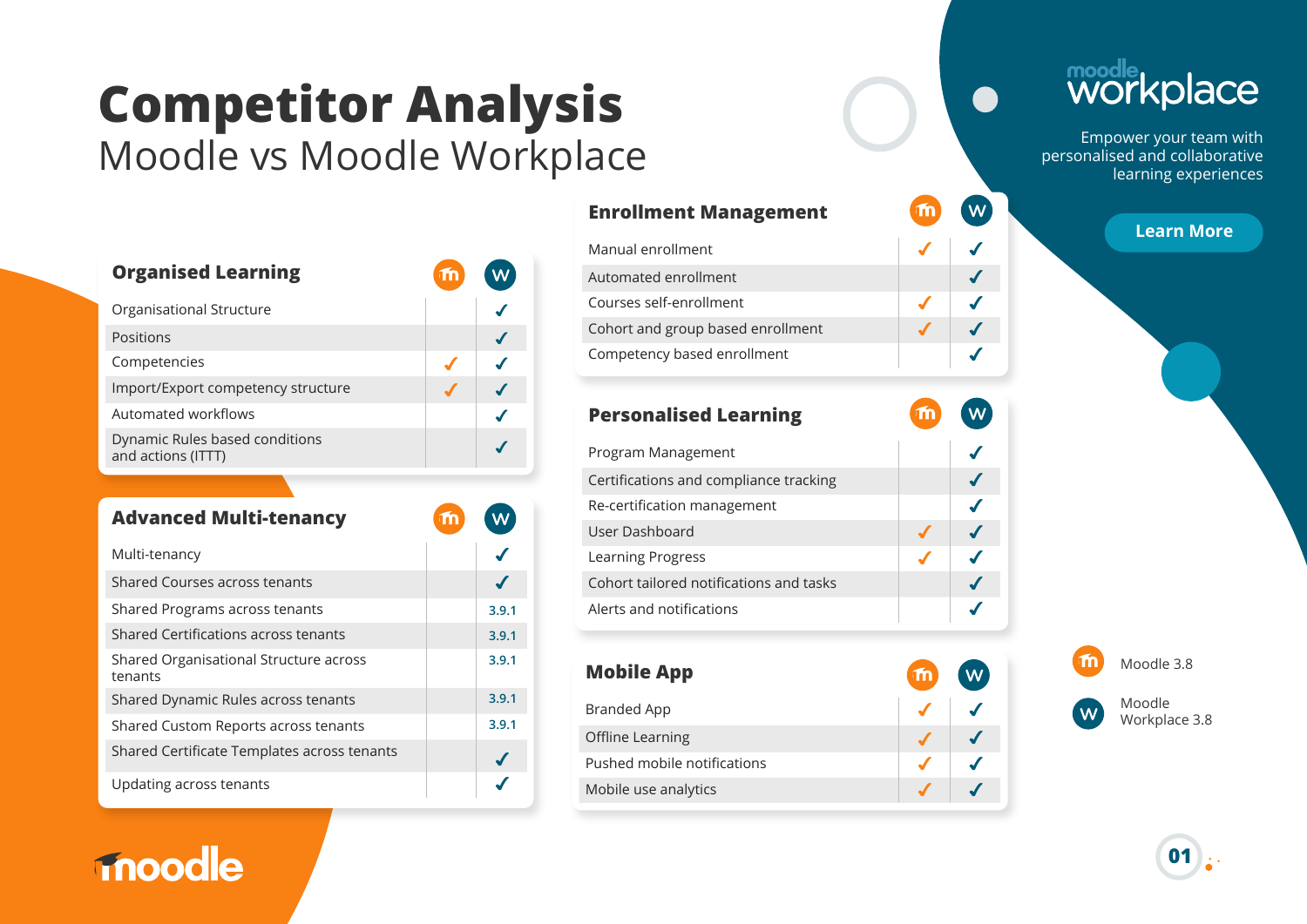### **Competitor Analysis** Moodle vs Moodle Workplace

# moodle<br>WOrkplace

Empower your team with personalised and collaborative learning experiences

#### **Learn More**

| <b>Social Learning</b>                       |  |
|----------------------------------------------|--|
| Peer-to-peer messaging                       |  |
| Tutor-learner messaging and<br>conversations |  |
| Group assignments                            |  |
| Group conversations                          |  |
| Emojis (Messaging)                           |  |
| Forums                                       |  |

#### **Content Marketplace**

Proprietary content



| <b>Course Management</b>                    |  |
|---------------------------------------------|--|
| Authoring tool                              |  |
| Multiple course formats                     |  |
| Activity completion management              |  |
| Course completion management                |  |
| Bulk update activity completion<br>settings |  |
|                                             |  |

| <b>User Experience</b>         |        |
|--------------------------------|--------|
| Turnkey solution               |        |
| Fully customisable solution    |        |
| Brand theme customisation      |        |
| Custom main menus              |        |
| Built-in videoconferencing     | $3.9+$ |
| Brand customisation per tenant |        |
|                                |        |

Moodle 3.8

Moodle Workplace 3.8

### **Thoodle**